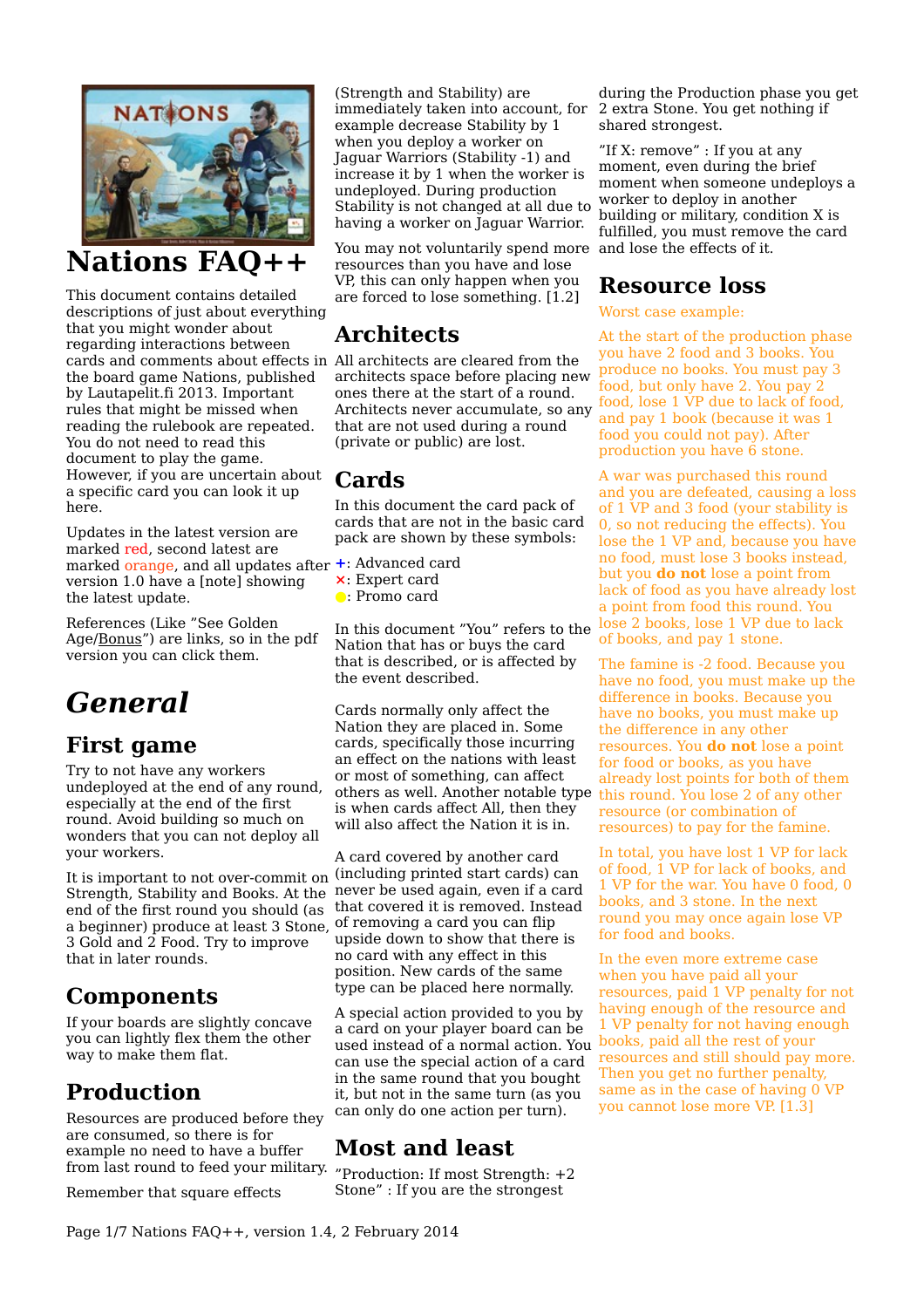# *B-sides*

### **Greece**

Special effect: see Golden Age[/Bonus.](#page-3-0)

## **China**

Special effect: If you pass first you receive 1 Food extra. Technically you receive this during the Production phase, but to make it easier to remember you can normally take it just when you have passed. You can only receive a maximum of 1 Food for passing first. On 5 players you receive the bonus if you pass first or second.

### **Rome**

The 2 Strength is always active, you cannot deploy a worker on it. This means you start the game with 2 Strength. [1.4]

# *Advisor*

The large square or round values at the bottom of most advisors are permanent effect (square) or production effects (round) that you benefit from as long as you have the advisor and regardless of any other effect on the advisor.

### **Antiquity**

**Augustus** – See [Most and least.](#page-0-0) **Hatshepsut** – You must have Hatshepsut at the moment your Wonder is ready to get 3 Books, you get no bonus for previously finished wonders when taking Hatshepsut. When completing Titanic you get the bonus even if you lose Hatshepsut to it. [1.3]

**Qin Shi Huang** – See [Most and](#page-0-0)  [least.](#page-0-0)

**Saint Augustine** – See [Most and](#page-0-0)  [least.](#page-0-0)

**+Archimedes** – You can take an architect from the supply once per round and use it as a normal architect. You can use this effect in the round you buy Archimedes. **+Boudica** – You may have Strength from other cards, but if you have at least 1 worker deployed on a military card you immediately lose Boudica, see [Most and least.](#page-0-0) **+Cyrus the Great** – You produce

the bonus gold (remember, only in the production phase) if you bought at least one Colony during this round, no extra for buying more than one.

**⨯Buddha** – You must skip your first

turn only if you had Buddha since the last round, not if you buy Buddha as your first action in a round.

In the solo game you must roll after skipping your turn. [1.4]

**⨯Hannibal** – Your raid values count as 1 higher, so when you buy a battle you get 1 more resource than 4 Gold. what you would have received normally. Other Nations have to pay **Renaissance** 1 Gold more than the normal cost when they buy battles.

**⨯Sun Tzu** – You take one turn, and then another turn, instead of your first turn in a round. You must have Sun Tzu since the last round to benefit from the effect, buying Sun Tzu as your first action does not give you another immediate action.

If you have Sun Tzu at the beginning of your first action in a round you get both actions, even if you replace Sun Tzu with the first of your two actions.

In the solo game you always roll for the shadow after benefiting from the Sun Tzu effect even if you only deploy workers on buildings.[1.4]

## **Medieval**

**Anna Komnene** – Treat all negative production and Stability per-worker effects on your military cards as if they do not exist.

**Harald Hardrada** – See [Most and](#page-0-0) [least.](#page-0-0)

**Sejong the Great** – When you buy a Golden Age you get 2 Stone. This is different from Golden Age[/Bonus.](#page-3-0) [1.1]

**Thomas Aquino** – See [Most and](#page-0-0) [least.](#page-0-0)

**+Abu Bakr** – Regardless of what resource you choose when you buy a Battle, you get 2 books extra. **+Eleanor of Aquitaine –** You get the bonus gold if you bought at least one Colony during this round, no extra for buying more than one.

**+Mansa Musa** – You must have Mansa Musa at the start of your action to benefit from the effects, spending your last Gold to buy him does not give you his effect. If you use your last gold to buy another advisor you get the effect. [1.1] You can get the bonus multiple times in a round if you go down to 0 gold and then generate more, then spend all again. [1.2] You must spend your gold as an action, not lose it, to get the effect. [1.4]

**⨯Alhazen** – Once per round you can use a full action to choose two cards on the Progrees Board. These two cards switch places with each other. As normal you may not take any more action, notably you can

not buy any card this turn. Next time it is your turn you may buy cards normally.

**⨯Genghis Khan** – All Nations, including you, have 3 Stability less as long as you have Genghis Khan. **⨯Marco Polo** – You can trade with the supply, 2 Food or 2 Stone to get

**Elizabeth** – The bonus Strength is only counted when checking if you are hit by the war, not for any other purpose.

**Galileo Galilei** – You only skip paying the normal gold cost to buy the card. If you buy a Golden Age and and want to buy VP you must pay that cost normally.

**Isabella** – The bonus is for every colony from Renaissance (age 3) colonies. No bonus for colonies from age  $1,2$  or  $4$ .

**Montezuma** – This is an immediate effect when buying a War or Battle. **+Martin Luther** – Any Nation, including you, that is defeated by a War must pay 4 additional food. This 4 food is added to the resource loss incurred by the War. Choose what resources to mitigate with Stability in reverse player order. Effects of stability may be split to reduce part of the loss from Martin Luther and part of the normal resource loss from the War.

**+Pocahontas** – The increase in requirement to conquer colonies is in effect for you as well.

**+Tokugawa** – The bonus is per card from the current age, so during round 5 and 6 Renaissance cards are counted, during round 7 and 8 Industrial cards.

**⨯Niccolo Machiavelli** – You must show both historical event cards to all players.

**⨯Peter the Great** – Choose one of the 3 resource bonuses if your Strength is more than the Strength of the War.

**⨯Suleiman I** – As long as you are strongest (and have workers you can take) you may take a worker each time it is your turn.

### **Industrial**

**Florence Nightingale** – You will still lose books if lacking resources (or other resources if lacking books). No effect on War. **Frederick the Great** – Minimum cost to deploy is 1 stone. **Lin Zexu** 

#### **Marie Antoinette**

**+Abraham Lincoln** – As long as you have workers you can take you may take a worker each time it is

Page 2/7 Nations FAQ++, version 1.4, 05 January 2014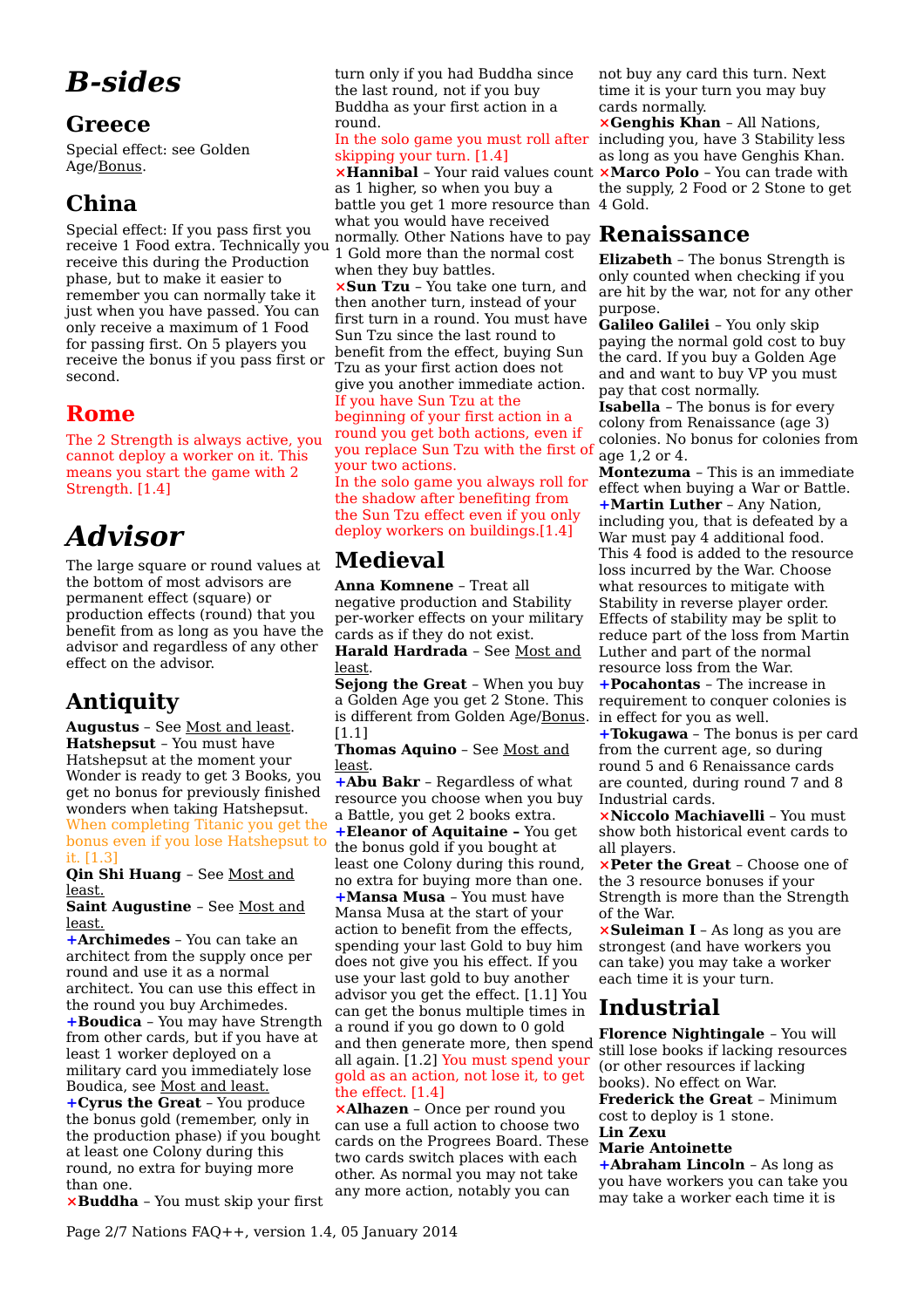#### your turn.

**+Benjamin Disraeli –** You get the bonus food if you bought at least one **Battle of Tsushima**  Colony during this round, no extra for buying more than one. **+Marie Curie** – You can take an architect from the supply twice per round and use it as a normal architect. You can use this effect in

the round you buy Marie Curie. **⨯Alfred Nobel** – The two effects are separate. Even if you have no workers on Industrial (age 4) buildings, you may still not buy War. You only get the stone bonus during the production phase.

**⨯Shaka Zulu** – Other Nations get the bonus when buying a colony, not you.

#### **⨯Simon Bolivar**

**●Nikola Tesla** – This action may be performed as many times as you want in a round, but only one time per turn. Use the die for the solo game.

## *Battle*

Remember that you only benefit from the best Raid value if you have at least 1 worker on that military card. Having more than 1 worker on a card makes no difference, you never get multiples of the Battle effects.

#### **Antiquity**

**Battle of Cannae Battle of Kadesh Siege of Alesia Siege of Troy +Battle of Thermopylae +Milvian Bridge ⨯Battle of Issus ⨯Crossing the Alps** 

### **Medieval**

**Battle of Agincourt Battle of Hastings Battle of Poitiers Battle of Tanneberg +Battle of Manzikert +The Horns of Hattin ⨯Battle of Ain Jalut ⨯Siege of Constantinople** 

#### **Renaissance**

**Battle of Poltava Fall of Constantinople La Noche Triste Siege of Rhodes +Battle of Cajamarca +Battle of Noryang ⨯Fall of Louisburg ⨯Siege of Vienna** 

## **Industrial**

**Battle of Waterloo Fashoda Incident Surrender at Yorktown +Battle of Austerlitz +Battle of Borodino ⨯Battle of Trafalgar ⨯Battle of Balaclava**

# *Building*

#### **Start**

**Farm Quarry Caravan Temple**

#### **Antiquity**

**Aqueduct Brewery City Wall Forum Lighthouse Lyceum Synagogue Ziggurat +Granary +Mine +Pagoda ⨯Confucian Academy ⨯Forge ⨯Library** 

#### **Medieval**

**Cathedral Madrasa Market Monastery Mosque University Watermill Windmill +Ball Court +Castle +Guild hall ⨯Hippodrome ⨯Mint ⨯Ocean Fishing** 

#### **Renaissance**

**Colonial Trading Courthouse Dike Observatory Parliament Sawmill Terrace Farming Theatre +Bank +Sacrificial Altar +Shipyard ⨯Chateu ⨯Hammam ⨯Printing Press** 

### **Industrial**

**Factory Hospital Hydro Plant Penal Colony Railroad Urban Center Voortrekker Zeppelin +Engineering School +Sewer System +Stock Exchange ⨯Coal Mine ⨯National Park ⨯Radio** 

# *Colony*

### **Antiquity**

**Hispania Israel Macedonia Nubia +Babylonia +Gaul ⨯Armenia ⨯Hindu Kush** 

### **Medieval**

**Greenland Lombardy Sicily Tibet +England +Prussia ⨯Crusader States ⨯Saharan Trade** 

#### **Renaissance**

**Aztec Empire Incan Empire Quebec South Africa +Brazil +Phillipines ⨯The Caribbean ⨯Virginia** 

#### **Industrial**

**Congo India Nigeria Ostafrika (Tanganyika/Africa Orientale in translations) [1.4] +Algeria +Hong Kong ⨯Australia ⨯Libya ●Grand Duchy of Finland** – This special action allows you to skip a turn without passing.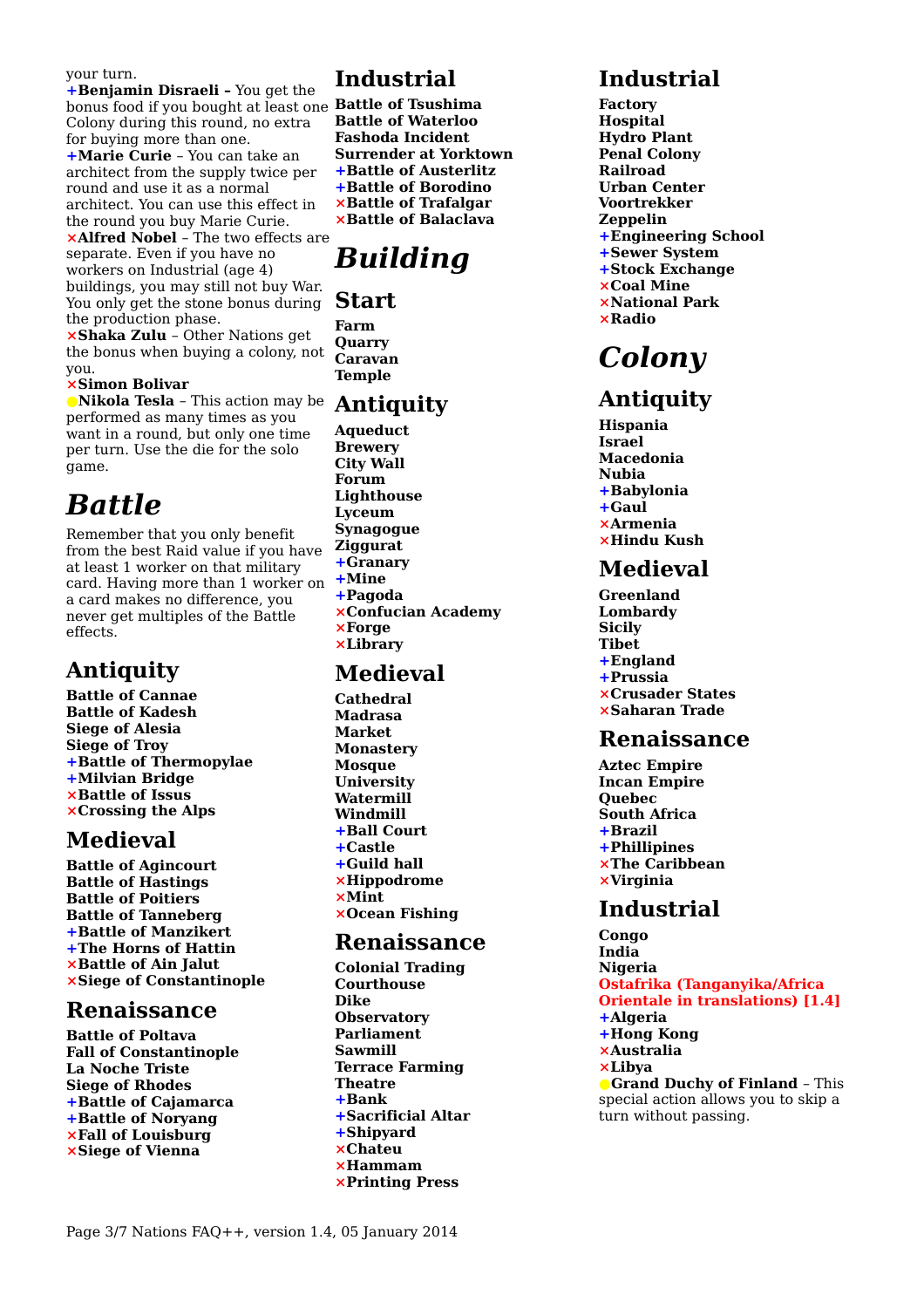# *Golden Age*

## <span id="page-3-0"></span>**Bonus**

Golden Age Bonus X means you get X more of the same resource you get from a Golden Age you buy, or if you pay resources to get the VP you pay X less. Minimum 0, you can not gain **Horse Archer**  resources from buying VP. If you have several Golden Age bonus effects they all apply, so if you have both bonus 1 and bonus 2 you effectively have Golden Age bonus 3. **⨯Greek Fire Galley** 

## **Antiquity**

**Aeneid Iron Working Map Making The Bible +Silk +The Odyssey ⨯Coinage ⨯Mahabharata**

## **Medieval**

**Compass Divina Comedia Heavy Plough Magna Carta +Spectacles +Three Kingdoms ⨯Gunpowder ⨯The Quoran** 

### **Renaissance**

**Clocks Gutenberg bible Microscope Romeo and Juliet +Don Quixote +Telescope ⨯Principia ⨯Thermometer** 

### **Industrial**

**Das Kapital Dynamite Origin of Species Vaccine +Candide +Electricity ⨯Kalevala ⨯Spinning Jenny** 

# *Military*

### **Start**

**Axeman**

## **Antiquity**

**Chariot Hoplite Immortal Legionary**  **+Archer +Trireme ⨯Elephant ⨯Phalanx** 

### **Medieval**

**Camel Archer Cho-Ko-Nu Longboats +Knight +Longbowman ⨯Cataphract** 

### **Renaissance**

**Conquistador Jaguar Warrior Redcoat Samurai +Frigate +Ranger ⨯Hakkapeliitta ⨯Mercenary** 

### **Industrial**

**Cavalry Cossack Hussar Rifleman +Conscript +Submarine ⨯Dreadnought ⨯Machine Gunner** 

# *War*

## **Antiquity**

**Hunnic Invasions Pelopponesian War Warring States Wars of Alexander +Parthian Wars +Three Kingdoms ⨯Hyksos Invasion ⨯Punic Wars** 

### **Medieval**

**Byzantine-Arab War First Crusade Hundred Years War Reconquista +Viking Raids +War of the Roses ⨯Mongol Invasions ⨯Vandalic War** 

### **Renaissance**

**Great Northen War Imjin War Mughal Invasion War of Jenkins' Ear +Cortes Expedition +Dutch Liberation War ⨯Thirty Years War ⨯War of Cyprus** 

## **Industrial**

**Balkan Wars Franco-Prussian War Opium War Second Boer War +Anglo-Afghan War +Napoleonic War ⨯American Civil War ⨯Crimean War** 

# *Wonder*

You can place a ready Wonder over an existing wonder, even if you have free wonder slots (exception: Mechanical Turk). A wonder effect that happens when a wonder is ready is performed even if the new wonder replaces the wonder with that effect. [1.4]

## **Antiquity**

**Colosseum** – You may complete this wonder even if you do not have 2 food to pay, but then you will have to pay 1 VP plus books for the food you could not pay. [1.3]

#### **Hanging Gardens Pyramids Stonehenge**

**+Great Lighthouse** – Every time you pay 3 Gold for a card you buy (normally a card from row 3) you get 1 Book. If another Nation has Hannibal also Battles from row 2. **+Sphinx** – For every Wonder you complete after Sphinx you get 5 Stone.

**+The Oracle** 

**⨯Solomon's Temple** – Score for this at the same time as you score for Books. This means you can get maximum 4 VP if you build Solomon's Temple in Antiquite and are not defeated by a War during the whole game.

**⨯Terracotta Army** – All Nations with the least Stability when Terracotta Army is ready (even you) lose 4 Gold.

**⨯Petra** – You can trade with the supply, 1 Food for 3 Books or 3 Gold or 3 Stone.

### **Medieval**

**Alhambra** – You can take an architect from the supply once per round and use it as a normal architect.

**Notre Dame** – See [Most and least.](#page-0-0) **Porcelain Tower** – If you lose your advisor through any effect and you have two advisors, you lose both. If you lose the advisor placed on Porcelain Tower you can place a new one on it. An advisor on Porcelain Tower can be replaced by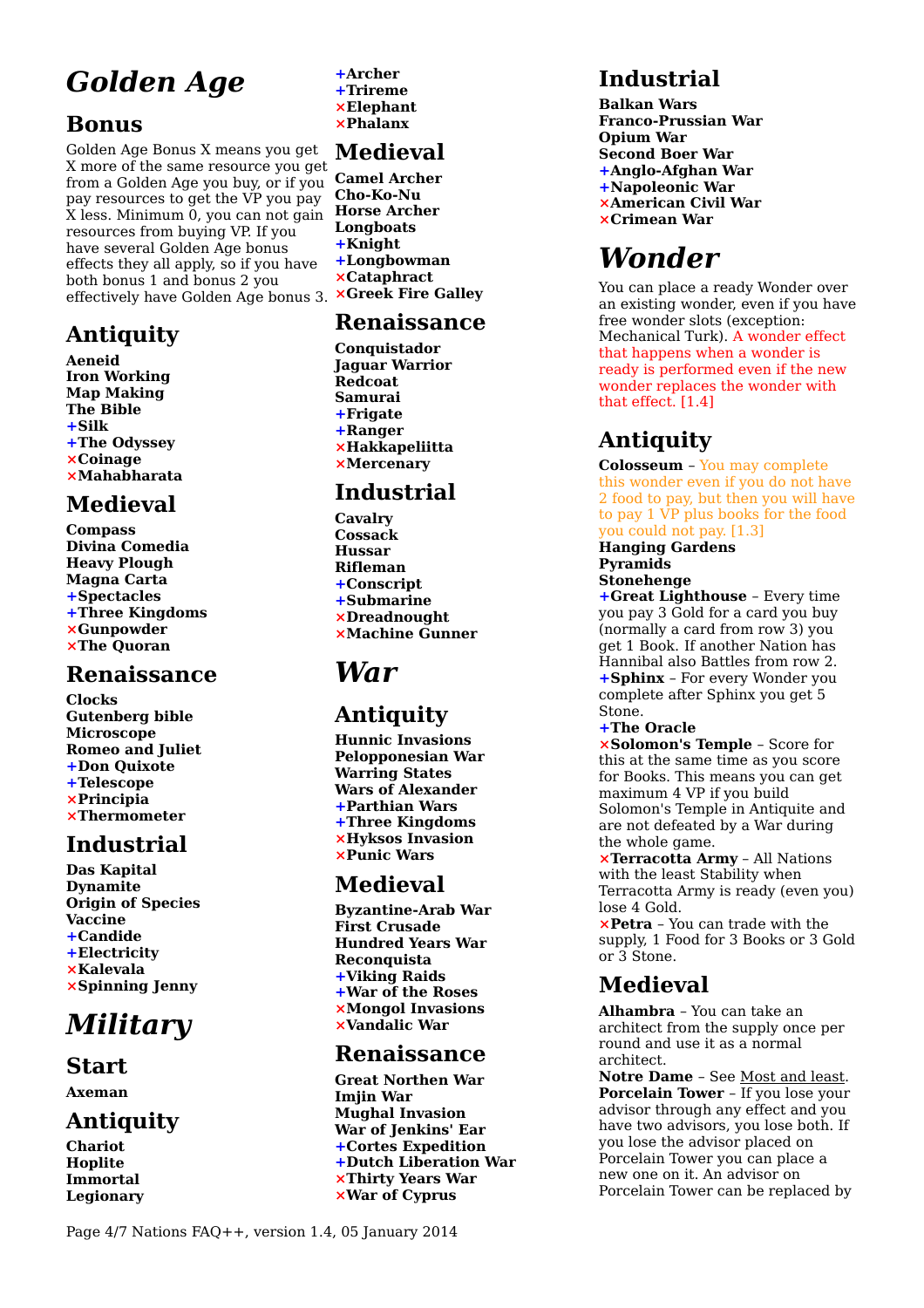another advisor, or both advisor and Turk may not be replaced by Porcelain Tower can be replaced by ready Wonder.

#### **Sankore University**

**+Angkor Wat** – See [Most and least.](#page-0-0) **+Chichen Itza** – You get the VP immediately, regardless of Strength or if any Nations (even you) will be defeated.

#### **+Moai Statues**

#### **⨯Krak des Chevaliers**

**⨯Great Wall** – If you pass first you are only protected against the 1 VP loss directly incurred by the war, it has no effect on resource loss or lack of resource VP loss.

**⨯Piazza San Marco** – You can trade the food you could not pay. [1.3] with the supply, 2 Gold for 5 Books or 5 Food or 5 Stone.

**●Hagia Sophia** – See [Most and](#page-0-0) [least.](#page-0-0)

#### **Renaissance**

#### **Machu Picchu**

**Sistine Chapel** – You get the books when you hire an architect normally to build on a wonder, you cannot hire architects without building on a wonder. [1.2]

#### **Taj Mahal**

**Versailles** – For the rest of the round when Versailles is finished you may deploy one worker on this card count as having the least Stability, same as nations in revolt. This holds for both events and other effects. Your Stability marker is not moved, if you have positive Stability it can mitigate the resource loss from defeat in a war. [1.3]

**+Potala Palace** - This is for the end **×Titanic** - Every Nation chooses to of game scoring only. Score 2 VP if you have Porcelain Tower and 2 advisors.

**+Royal Society** – Only skip paying the normal stone cost when placing a worker with this special action. Upkeep for military works as normal.

**+Uraniborg** – See Golden Age[/Bonus.](#page-3-0)

#### **⨯Forbidden Palace**

**×Himeji Castle** - To get the 4 stone Remember that to win positive you must buy and place a building card on top of a building card from an earlier age (for example an age 3 building card on an age 1 or 2 building card).

**⨯Red Fort** – Every time you pay 1 Gold for a card you buy (normally a card from row 1) you get 2 food.

**●Kremlin** – As long as you are strongest you have the 4 extra Stability. If you are tied or below someone in Strength you immediately lose the bonus.

**●Mechanical Turk –** The 2 VP received when ready stay with the Nation that completed the Wonder, even if it is given away. Mechanical another wonder, but may replace another wonder when built or received from another player. The receiving player chooses which wonder space to place it on.

### **Industrial**

#### **Darwin's Voyage Ford Motor Company**

**South Pole Expedition** – You may complete this wonder even if you do not have 5 food to pay, but then you will have to pay 1 VP plus books for **Suez Canal** 

**+Big Ben** – The scoring is done in the final scoring. Only your own colonies count. [1.4]

**+Brandenburg Gate** – The Nation with the most Strength gets both stone and gold, even if it is you who builds Brandenburg Gate.

**+British Museum** – The Nation with the least Strength loses 10 books, even if it is you who builds British Museum.

**⨯MIT** – Just when you have bought and placed a new building card you without paying the normal stone cost. A worker may be undeployed to deploy it in this way.

**⨯Statue of Liberty** – This happens only in the final scoring. You must have more workers than all others to get the bonus.

either pay 4 Gold or remove their advisor in reverse player order. If you do not have an advisor you must pay 4 gold (losing VP an books as normal if you are unable to pay). Remove both advisors if you have Porcelain Tower and do not pay the gold.

## *Event*

effects you must be the best to get it, but for negative effects all will suffer.

Remember the rules for 5 players, see page 21.

Remember that choices all must do are performed in reverse player order.

Workers are never removed from the Player board.

Stability only reduces losses from defeat in war, it does not reduce losses from event effects. [1.3]

Effects only happen once, except if

there is a special note. Note this especially for effects that start with "May", you may only make that choice once. [1.4]

### **Antiquity**

#### **Aryan Migration**

**Ashokas conversion** – Workers are undeployed, so will be available to deploy next round. Several may be undeployed. Done in reverse player order. [1.4]

#### **Assyrian deportations Atilla**

#### **Bread and Games**

**Bronze Age Collapse** – The Nation with most Strength is safe, as well as the Nation with most Stability. If one Nation is both strongest and most stable it is safe. Others lose 1 VP.

**Christianity** – This is a choice, you do not have to do it even if you can. **Code of Hammurabi** 

#### **Exodus**

**Han dynasty** – Taking this is a choice, but you must take both or none.

**Hellenism** – If most Strength is shared all lose 2 Food.

#### **Ionian Colonisation**

**Jain Ascetism** – If you lost any VP due to being defeated by War or lost any VP when paying resources when defeated by War, get those VP back. Remember you must pay as much resources as you can before paying Books+1VP for not having enough. Most stability does NOT get VP others lost to war. [1.4]

**Olympic games** – This reordering comes after the new player order has been determined.On 5 plyers the Nations with most Stability foes first, secondmost goes second. Ties are broken by player order.

#### **Pax Romana Philosophy**

**Qin Unification** – All Nations with more Strength than the War Strength this round get 1 VP. If no War was bought then nothing happens.

**Spartacus revolt** – This reordering comes after the new player order has been determined.

**Rigveda** – To make tracking this easier you can in most situations take the Book immediately when you buy a War or Battle.

**Sea Peoples** – You may only remove an architect on a wonder under construction, not an architect that you have access to use (like the one provided by Archimedes).

#### **Shang Oracle Bones Taoism**

**Yellow Turban Rebellion Zoroastrian revival** – This is a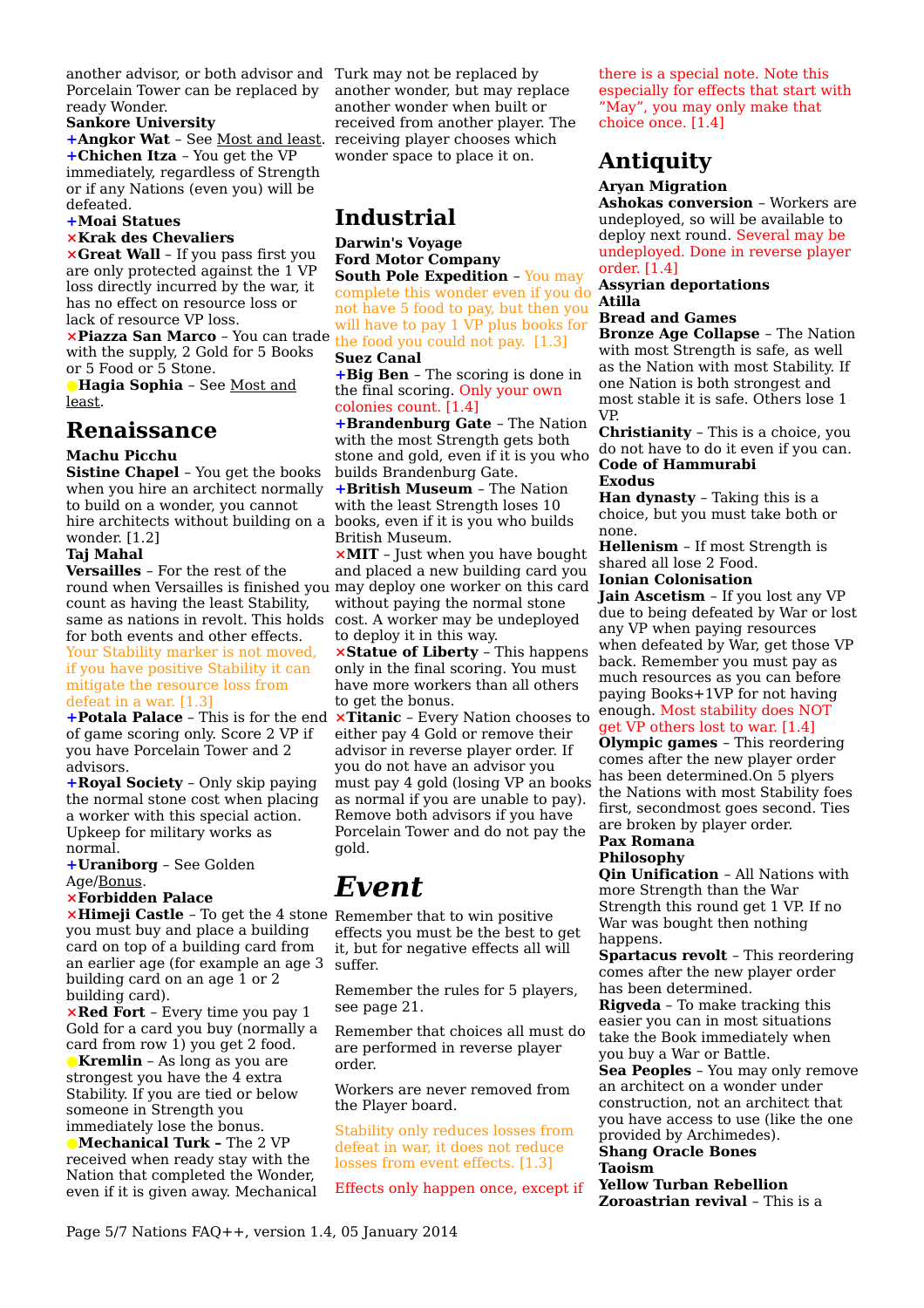choice for the Nation with most Stability. Either you get 4 Stone or the others lose 3 Food. If shared most then nothing happens. On 5 players the Nations with most Stability makes the choice, player order breaks ties.

### **Medieval**

#### **Benedictine Rule**

**Black Death** – Errata: "Remove" should be "Return". Worker is placed into the Population track, you **Council of Trent**  choose where. If no worker has been **Crop Rotation**  taken you place it on top of either side and take it first when you grow.

#### **Caste system Chanson de Roland Council of Clermont**

**Ecological Collapse** – This reordering comes after the new player order has been determined. All choose before the player order is stability chooses first. If both makes updated. All who paid will go before all who did not pay, but relative player order in those groups stay the to last. same.

**Feudal dues** – Errata: "turn order" should be "player order". Skip the Player order phase this round. **Fourth Crusade** - Nation with least Strength only loses books if Nation with most Strength paid the gold. If most Strength does not (or cannot) pay gold then nothing happens. In a 5-player game the Nation with the most Strength makes the choice (and if tied the player of those that is you can get it multiple times. Note first in player order), the bonus then that you only get the gold when the applies to both strongest Nations. The negative effect applies normally to the two Nations with the least Strength.

**Hajj from Mali** – If you have 2 or less Gold then nothing happens.

### **Hanseatic Salt Trade**

**Hunt for Prester John Iconoclasm** – You lose both 2 Food and 2 Gold.

**Imperial Examination Justinian Code Martyrdom of Ali Paper Money Peace of God** – If no War was bought then nothing happens. **Raid on Lindisfarne Religious Schism** 

#### **Sack of Baghdad Scholasticism**

**Song Resistance** – If you lost any resources or VP due to being defeated by War, get all that back including penalties for not having enough of a resource.

**Stupor Mundi** – To keep track of this you can temporarily keep Golden Age cards you buy this round reverse player order. You cannot next to your player board. **Zanj Revolt** – This reordering

comes after the new player order has been determined.

### **Renaissance**

**Absolute Monarchy** – You cannot discard an advisor on its own, it must be replaced with a new advisor. **African Slave Trade** 

**Blackbeard City Upon a Hill Columbian Exchange Dutch Revolt** – This reordering

comes after the new player order has been determined.

**Expulsion of Jews Glorious revolution** – This is a

choice, you either do both or nothing happens. On 5 players the Nation with the secondmost the choice then secondmost goes last and most stability goes second

#### **Habeas Corpus Act Janissaries** – Taking this is a

choice, but you must take both or none.

**Kangxi Era** – This reordering comes after the new player order has been determined.

**Little Ice Age** – This is a choice, done in reverse player order.

**Magellan's expedition** – This is for and does not cost any stone to use. every Colony bought this round, so event happens.

**Mercantilism** – This is a choice, done in reverse player order. You can undeploy multiple workers. The workers go to your available workers area.

**Muntzer Revolt** – This reordering comes after the new player order has been determined.

**Papal Indulgence** - The free architect comes from the supply, must be used immediately or be lost and does not cost any stone to use. If most Stability is shared all pay 2 gold.

**Peace of Westphalia** – This reordering comes after the new player order has been determined. **Pilgrims** – Most Food must take the choice, done in reverse player worker, there is no choice. If shared order. most then nothing happens. **Salem Witch Trials** – Remove both reordering comes after the new advisors if you have Porcelain Tower.

**Sinking of the Vasa** – This is a choice. If several share least Stability the choice is done in have less than 0 Strength, even temporarily.

#### **Spice Trade Tulip Mania**

### **Industrial**

**American revolution** – This is not a choice, if you have a Colony you must remove it.

**Anarchism** - Remove both advisors if you have Porcelain Tower. **Californian Gold Rush Dreyfus Affair** 

**Emigration** – Errata: "Remove" should be "Return". Worker is placed into the Population track, you choose where. If no worker has been taken you place it on top of either side and take it first when you grow.

**Entente Cordiale** – The workers may be deployed to different military cards. You may undeploy workers to be able to deploy them. Workers may be undeployed from one military card and be deployed to another military card.

**First Vatican Council** 

**French Revolution** – This is not a choice, if you have an Advisor you must remove it. If you have Porcelain Tower and two advisors you must remove both.

#### **General strike**

**Great Exhibition** - The free architects come from the supply, must be used immediately or be lost

**Industrial Revolution** – To win this you must have more workers deployed in Industrial (age 4) buildings than all others, if shared nothing happens.

#### **Irish Potato Blight**

#### **Krakatoa**

**March to Moscow** – This is not a choice, if you have a Colony you must remove it.

#### **Romaticism**

**Scramble for Africa** – You only get 1 VP if you have at least 1 Industrial (age 4) Colony, not more if you have more than 1 and nothing if you only have older colonies.

**Sepoy Mutiny** – This reordering comes after the new player order has been determined.

#### **Sick Man of Europe**

**Sokoto Caliphate** – This is a

**Taiping Rebellion** – This player order has been determined. **Tennis Court Oath Tonghak movement** – You both lose the books and gain the stone. **Weltpolitik** – You get both 5 gold and 5 stone per Industrial (age 4) Colony, nothing for older colonies. **Women's Suffrage**